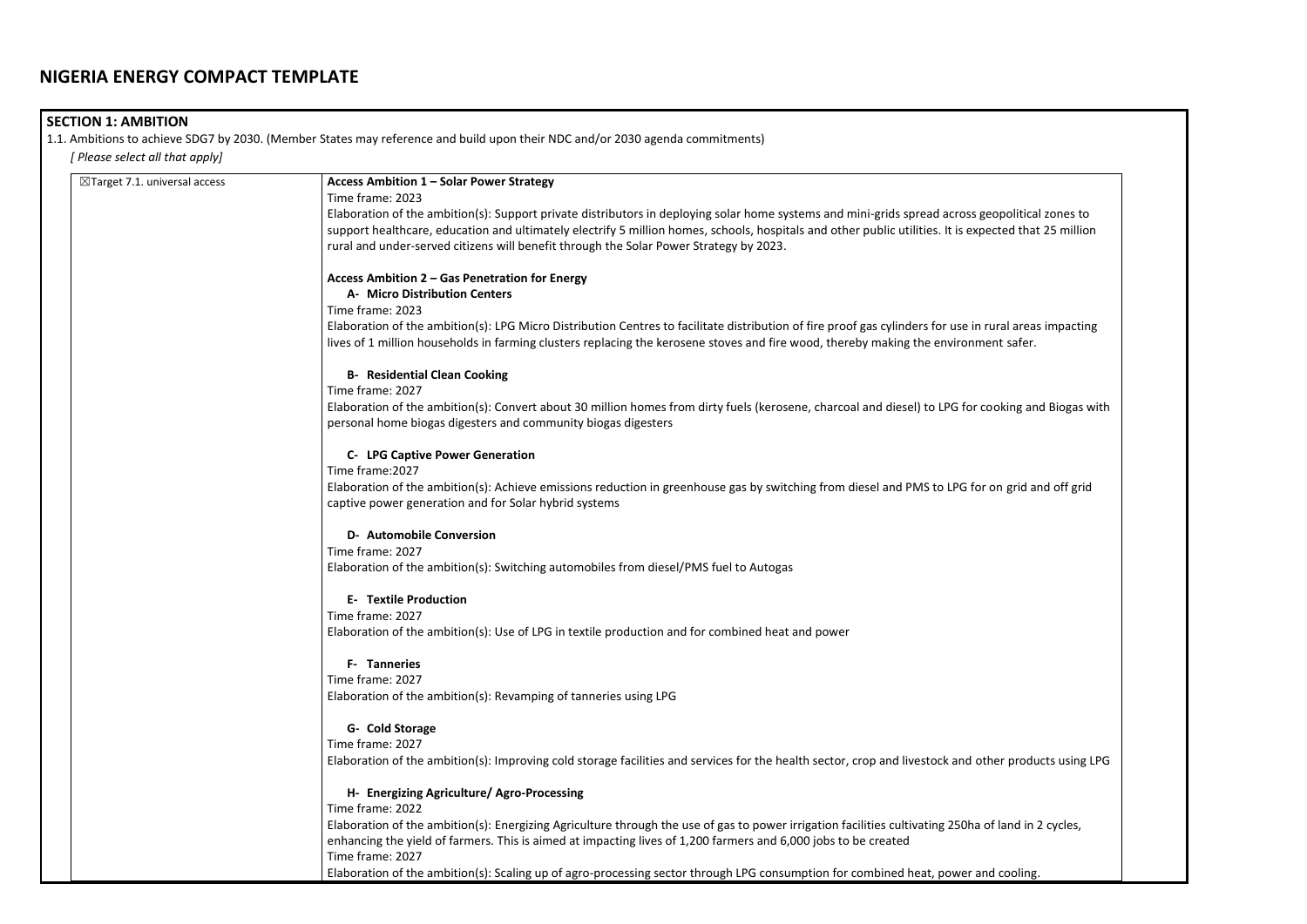|                                            | Access Ambition 3- Assessment of Blue and Green Hydrogen development and adoption Potentials for decarbonizing power and transport                                                                                                                                                                                                                                 |
|--------------------------------------------|--------------------------------------------------------------------------------------------------------------------------------------------------------------------------------------------------------------------------------------------------------------------------------------------------------------------------------------------------------------------|
|                                            | Elaboration of the ambition(s): Technology and economic assessment studies/Pilot on Blue and Green Hydrogen potential adoption, utilization,<br>and market for power and transportation.                                                                                                                                                                           |
| $\boxtimes$ Target 7.2. Renewables         | Renewables Migration 1 - Urban Residential Housing Scheme (National Decarbonization Plan)<br>Time frame: 2050                                                                                                                                                                                                                                                      |
|                                            | Elaboration of the ambition(s): Aimed at removing 50% of the Nigerian urban Residential Sector off the National grid to complete renewable<br>energy power in their Homes through the provision of affordable Eco-Friendly energy systems as follows: Solar Roof Tops for Utility Consumption,<br>Piped or Cylinder LPG for Cooking and Home/ Biogas               |
|                                            | Renewables Migration 2 - Infrastructure clean energy scheme (National Decarbonization Plan)<br>Time frame: 2050                                                                                                                                                                                                                                                    |
|                                            | Elaboration of the ambition(s): Aimed at 100% clean energy utilization for backup power generation in Government and Private Sector<br>Infrastructure (Ministries, Agencies, & Banks, Telecom Mast, Hotels, Markets etc.).                                                                                                                                         |
|                                            | Renewable Migration 3 - Clean Energy Transport Scheme (National Decarbonization Plan)<br>Time frame: 2050                                                                                                                                                                                                                                                          |
|                                            | Elaboration of the ambition(s): Aimed at systematically transition the transport sector to electric powered in 4phases as infrastructure, and<br>capacity is being gradually built, starting from solar power charging station for lithium battery powered Electric tricycle, to electric buses and<br>hybrid gas or hydrogen powered personal vehicles and trains |
| □Target 7.3. Energy Efficiency             | Time frame:<br>Elaboration of the ambition(s):                                                                                                                                                                                                                                                                                                                     |
| □Target 7.a. International Cooperation     | Time frame:<br>Elaboration of the ambition(s):                                                                                                                                                                                                                                                                                                                     |
| □Target 7.b. Infrastructure and Technology | Time frame:<br>Elaboration of the ambition(s):                                                                                                                                                                                                                                                                                                                     |
|                                            |                                                                                                                                                                                                                                                                                                                                                                    |

Time frame: Elaboration of the ambition(s):

1.2. Other ambitions in support of SDG7 by 2030 and net-zero emissions by 2050. *[Please describe below e.g., coal phase out or reforming fossil fuel subsidies etc.]*

# **SECTION 2: ACTIONS TO ACHIEVE THE AMBITION**

2.1. Please add at least one key action for each of the elaborated ambition(s) from section 1. *[Please add rows as needed].*

| Access Ambition 1 - Solar Power Strategy                                                                                                                                                                                          | Start and end date |
|-----------------------------------------------------------------------------------------------------------------------------------------------------------------------------------------------------------------------------------|--------------------|
| - Attracting domestic and foreign direct investments for renewables                                                                                                                                                               |                    |
| -Partnerships with the Central Bank of Nigeria, Rural Electrification Agency and Original Equipment Manufacturers for in country production and research<br>and development to boost job creation, innovation and sustainability. | September 2021 -   |
| - Optimization of access to affordable power, clean energy and promotion of local content participation know-how across the value chain                                                                                           |                    |
| <b>Access Ambition 2 - Gas Penetration for Energy</b>                                                                                                                                                                             | Start and end date |
| (Energizing Agriculture)                                                                                                                                                                                                          |                    |
|                                                                                                                                                                                                                                   | September 2021 -   |

| onizing power and transport<br>n potential adoption, utilization,  |  |
|--------------------------------------------------------------------|--|
| I grid to complete renewable<br>Roof Tops for Utility Consumption, |  |
| ent and Private Sector                                             |  |
| hases as infrastructure, and<br>tricycle, to electric buses and    |  |
|                                                                    |  |
|                                                                    |  |
|                                                                    |  |
|                                                                    |  |
|                                                                    |  |
|                                                                    |  |
|                                                                    |  |
| Start and end date                                                 |  |
| September 2021 - December 2023                                     |  |
| Start and end date                                                 |  |
| September 2021 - December 2022                                     |  |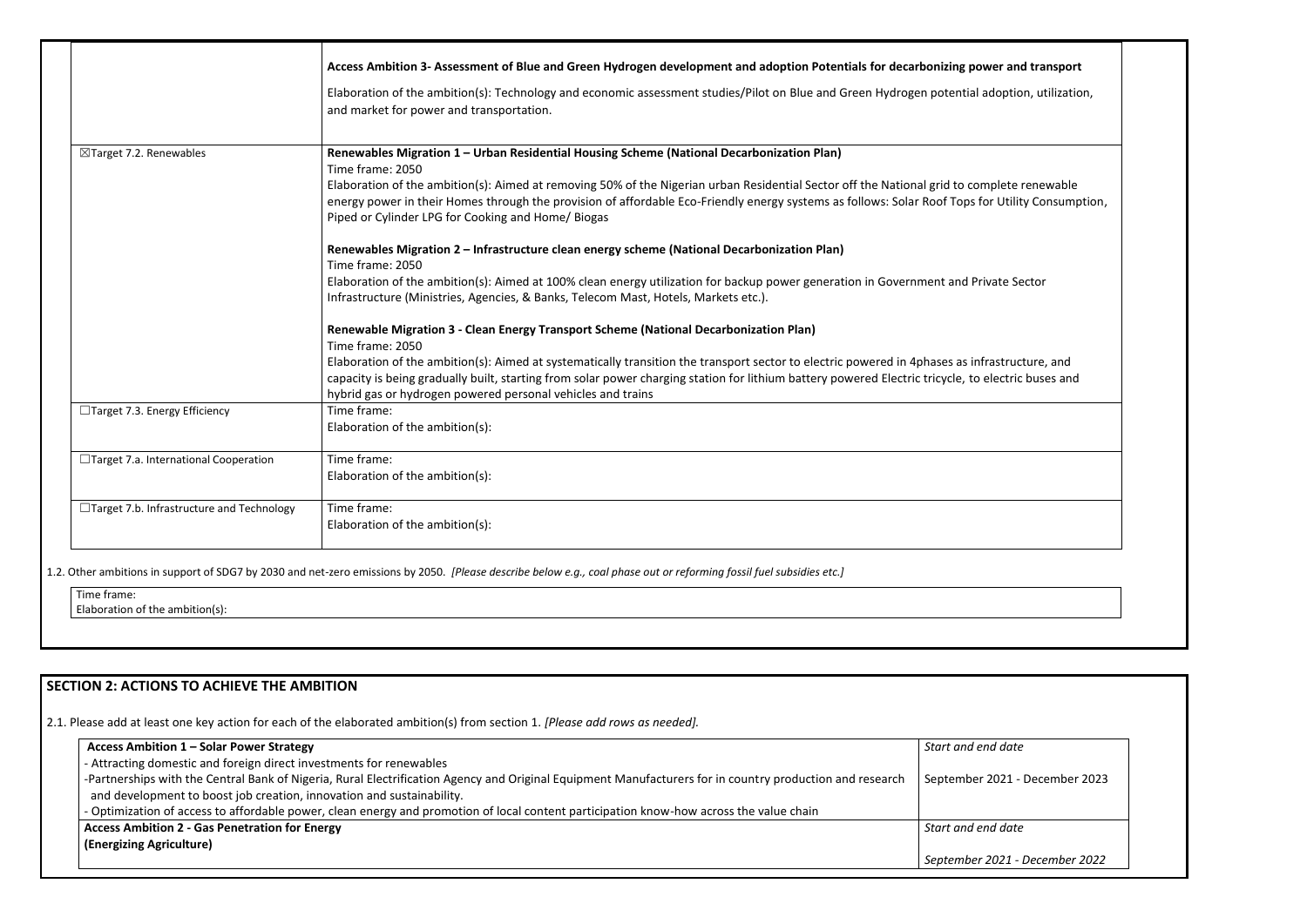| and job opportunities for sustainable development.<br>- Guaranteeing gas purchase agreements for sustained feedstock.<br>Implementation of the Energizing Agriculture Project.<br>Start and end date<br>- Micro Distribution Centres<br>- To encourage utilization of LPG in the rural under-served areas for cooking and irrigation activities to increase food production and job opportunities.<br>Switching from kerosene, firewood, coal etc to cleaner and safer energy<br>January 2022 - December 2023<br>User awareness campaigns on acceptability of LPG as an alternative fuel.<br>-To stem deforestation<br><b>Residential Clean Cooking</b><br>Start and end date<br>-Creation of awareness and sensitization campaign across all regions and grassroot communities to address the acceptability of the LPG product.<br>-Conducting a Proof of Concept on best IoT technology to be used on the LPG cylinders for tracking, geospatial mapping, payment system, etc.<br>2020 - 2022<br><b>LPG Captive Power Generation</b><br>Start and end date<br>-Training of engineers for conversion or retrofit of diesel engines to LPG generator engines<br>-Conversion of Telecommunication Companies from using diesel generators to LPG for captive power<br>2020 - 2027<br><b>Automobile Conversion</b><br>Start and end date<br>-Conversion or retrofit of diesel and PMS based automobiles to Autogas or dual fuel<br>-Training of engineers for conversion or retrofit of diesel automobile engines to LPG engines<br>2020 - 2027<br><b>Textile Production</b><br>Start and end date<br>-Mapping of existing and potential textile sites and LPG plants to address accessibility and availability of LPG products for industrial use<br>-Conversion of dirty fuel-based steam boilers to LPG fired boilers<br>2022-2027<br>-Support the actual conversion to LPG through environmental policy and regulatory instruments.<br>Start and end date<br><b>Tanneries</b><br>-Mapping of existing and potential tanneries and LPG plants to address accessibility and availability of LPG products for industrial use<br>2022-2027<br>-Support the actual conversion to LPG through environmental policy and regulatory instruments<br><b>Cold Storage</b><br>Start and end date<br>- Conversion of diesel or PMS storage facilities to LPG for captive power<br>2022-2027<br><b>Agro-Processing</b><br>Start and end date<br>- Conversion of diesel and PMS engines to LPG<br>2022-2027<br>Access Ambition 3- Assessment of Blue and Green Hydrogen development and adoption Potentials for decarbonizing power and transport<br>Start and end date<br>-Suitable technology identification<br>-Pilot Assessment studies to ascertain economic viability, sustainability, and market<br>January 2022- December 2050<br>-identification of requisite needed human capacity to be built for nation wide adoption<br>Renewables Migration 1 - Urban Residential Housing Scheme (National Decarbonization Plan)<br>Start and end date<br>-Legislation for the National Clean Energy Housing Scheme, and a subsequent 2% renewable fund deductions from Public and Civil Servants emoluments.<br>-National study for an implementation framework and drafting of an Implementation Framework<br>January 2022- December 2050<br>-Aggregation of Financing bodies and technical partners<br>-Creation of 12 GLEDs, 2 per region within the 6 regions<br>-Public sensitization of the scheme<br>-Assessing and identifying different energy capacity demand at different instalment deductions<br>-Pilot Phase with the Federal Capital and subsequent sub-national Inclusion<br>Renewables Migration 2 - Infrastructure clean energy scheme (National Decarbonization Plan)<br>Start and end date<br>-Government and Private sector will be mandated and incentivized (Using Supply Operate and Transfer (SOP) transition framework) to transition their<br>backup power generation from diesel and PMS generator to Hybrid Solar and Gas-powered generation.<br>January 2022- December 2050<br>-The un-transited infrastructure will be metered and charged per Co2 emissions from using diesel and PMS generators for backup power after the | Partnership with the Central Bank of Nigeria and Nigerian Incentive-Based Risk Sharing System for Agricultural Lending Plc to increase food production |  |
|----------------------------------------------------------------------------------------------------------------------------------------------------------------------------------------------------------------------------------------------------------------------------------------------------------------------------------------------------------------------------------------------------------------------------------------------------------------------------------------------------------------------------------------------------------------------------------------------------------------------------------------------------------------------------------------------------------------------------------------------------------------------------------------------------------------------------------------------------------------------------------------------------------------------------------------------------------------------------------------------------------------------------------------------------------------------------------------------------------------------------------------------------------------------------------------------------------------------------------------------------------------------------------------------------------------------------------------------------------------------------------------------------------------------------------------------------------------------------------------------------------------------------------------------------------------------------------------------------------------------------------------------------------------------------------------------------------------------------------------------------------------------------------------------------------------------------------------------------------------------------------------------------------------------------------------------------------------------------------------------------------------------------------------------------------------------------------------------------------------------------------------------------------------------------------------------------------------------------------------------------------------------------------------------------------------------------------------------------------------------------------------------------------------------------------------------------------------------------------------------------------------------------------------------------------------------------------------------------------------------------------------------------------------------------------------------------------------------------------------------------------------------------------------------------------------------------------------------------------------------------------------------------------------------------------------------------------------------------------------------------------------------------------------------------------------------------------------------------------------------------------------------------------------------------------------------------------------------------------------------------------------------------------------------------------------------------------------------------------------------------------------------------------------------------------------------------------------------------------------------------------------------------------------------------------------------------------------------------------------------------------------------------------------------------------------------------------------------------------------------------------------------------------------------------------------------------------------------------------------------------------------------------------------------------------------------------------------------------------------------------------------------------------------------------------------------------------------------------------------------------------------------------------------------------------------------------------------------------------------------|--------------------------------------------------------------------------------------------------------------------------------------------------------|--|
|                                                                                                                                                                                                                                                                                                                                                                                                                                                                                                                                                                                                                                                                                                                                                                                                                                                                                                                                                                                                                                                                                                                                                                                                                                                                                                                                                                                                                                                                                                                                                                                                                                                                                                                                                                                                                                                                                                                                                                                                                                                                                                                                                                                                                                                                                                                                                                                                                                                                                                                                                                                                                                                                                                                                                                                                                                                                                                                                                                                                                                                                                                                                                                                                                                                                                                                                                                                                                                                                                                                                                                                                                                                                                                                                                                                                                                                                                                                                                                                                                                                                                                                                                                                                                                              |                                                                                                                                                        |  |
|                                                                                                                                                                                                                                                                                                                                                                                                                                                                                                                                                                                                                                                                                                                                                                                                                                                                                                                                                                                                                                                                                                                                                                                                                                                                                                                                                                                                                                                                                                                                                                                                                                                                                                                                                                                                                                                                                                                                                                                                                                                                                                                                                                                                                                                                                                                                                                                                                                                                                                                                                                                                                                                                                                                                                                                                                                                                                                                                                                                                                                                                                                                                                                                                                                                                                                                                                                                                                                                                                                                                                                                                                                                                                                                                                                                                                                                                                                                                                                                                                                                                                                                                                                                                                                              |                                                                                                                                                        |  |
|                                                                                                                                                                                                                                                                                                                                                                                                                                                                                                                                                                                                                                                                                                                                                                                                                                                                                                                                                                                                                                                                                                                                                                                                                                                                                                                                                                                                                                                                                                                                                                                                                                                                                                                                                                                                                                                                                                                                                                                                                                                                                                                                                                                                                                                                                                                                                                                                                                                                                                                                                                                                                                                                                                                                                                                                                                                                                                                                                                                                                                                                                                                                                                                                                                                                                                                                                                                                                                                                                                                                                                                                                                                                                                                                                                                                                                                                                                                                                                                                                                                                                                                                                                                                                                              |                                                                                                                                                        |  |
|                                                                                                                                                                                                                                                                                                                                                                                                                                                                                                                                                                                                                                                                                                                                                                                                                                                                                                                                                                                                                                                                                                                                                                                                                                                                                                                                                                                                                                                                                                                                                                                                                                                                                                                                                                                                                                                                                                                                                                                                                                                                                                                                                                                                                                                                                                                                                                                                                                                                                                                                                                                                                                                                                                                                                                                                                                                                                                                                                                                                                                                                                                                                                                                                                                                                                                                                                                                                                                                                                                                                                                                                                                                                                                                                                                                                                                                                                                                                                                                                                                                                                                                                                                                                                                              |                                                                                                                                                        |  |
|                                                                                                                                                                                                                                                                                                                                                                                                                                                                                                                                                                                                                                                                                                                                                                                                                                                                                                                                                                                                                                                                                                                                                                                                                                                                                                                                                                                                                                                                                                                                                                                                                                                                                                                                                                                                                                                                                                                                                                                                                                                                                                                                                                                                                                                                                                                                                                                                                                                                                                                                                                                                                                                                                                                                                                                                                                                                                                                                                                                                                                                                                                                                                                                                                                                                                                                                                                                                                                                                                                                                                                                                                                                                                                                                                                                                                                                                                                                                                                                                                                                                                                                                                                                                                                              |                                                                                                                                                        |  |
|                                                                                                                                                                                                                                                                                                                                                                                                                                                                                                                                                                                                                                                                                                                                                                                                                                                                                                                                                                                                                                                                                                                                                                                                                                                                                                                                                                                                                                                                                                                                                                                                                                                                                                                                                                                                                                                                                                                                                                                                                                                                                                                                                                                                                                                                                                                                                                                                                                                                                                                                                                                                                                                                                                                                                                                                                                                                                                                                                                                                                                                                                                                                                                                                                                                                                                                                                                                                                                                                                                                                                                                                                                                                                                                                                                                                                                                                                                                                                                                                                                                                                                                                                                                                                                              |                                                                                                                                                        |  |
|                                                                                                                                                                                                                                                                                                                                                                                                                                                                                                                                                                                                                                                                                                                                                                                                                                                                                                                                                                                                                                                                                                                                                                                                                                                                                                                                                                                                                                                                                                                                                                                                                                                                                                                                                                                                                                                                                                                                                                                                                                                                                                                                                                                                                                                                                                                                                                                                                                                                                                                                                                                                                                                                                                                                                                                                                                                                                                                                                                                                                                                                                                                                                                                                                                                                                                                                                                                                                                                                                                                                                                                                                                                                                                                                                                                                                                                                                                                                                                                                                                                                                                                                                                                                                                              |                                                                                                                                                        |  |
|                                                                                                                                                                                                                                                                                                                                                                                                                                                                                                                                                                                                                                                                                                                                                                                                                                                                                                                                                                                                                                                                                                                                                                                                                                                                                                                                                                                                                                                                                                                                                                                                                                                                                                                                                                                                                                                                                                                                                                                                                                                                                                                                                                                                                                                                                                                                                                                                                                                                                                                                                                                                                                                                                                                                                                                                                                                                                                                                                                                                                                                                                                                                                                                                                                                                                                                                                                                                                                                                                                                                                                                                                                                                                                                                                                                                                                                                                                                                                                                                                                                                                                                                                                                                                                              |                                                                                                                                                        |  |
|                                                                                                                                                                                                                                                                                                                                                                                                                                                                                                                                                                                                                                                                                                                                                                                                                                                                                                                                                                                                                                                                                                                                                                                                                                                                                                                                                                                                                                                                                                                                                                                                                                                                                                                                                                                                                                                                                                                                                                                                                                                                                                                                                                                                                                                                                                                                                                                                                                                                                                                                                                                                                                                                                                                                                                                                                                                                                                                                                                                                                                                                                                                                                                                                                                                                                                                                                                                                                                                                                                                                                                                                                                                                                                                                                                                                                                                                                                                                                                                                                                                                                                                                                                                                                                              |                                                                                                                                                        |  |
|                                                                                                                                                                                                                                                                                                                                                                                                                                                                                                                                                                                                                                                                                                                                                                                                                                                                                                                                                                                                                                                                                                                                                                                                                                                                                                                                                                                                                                                                                                                                                                                                                                                                                                                                                                                                                                                                                                                                                                                                                                                                                                                                                                                                                                                                                                                                                                                                                                                                                                                                                                                                                                                                                                                                                                                                                                                                                                                                                                                                                                                                                                                                                                                                                                                                                                                                                                                                                                                                                                                                                                                                                                                                                                                                                                                                                                                                                                                                                                                                                                                                                                                                                                                                                                              |                                                                                                                                                        |  |
|                                                                                                                                                                                                                                                                                                                                                                                                                                                                                                                                                                                                                                                                                                                                                                                                                                                                                                                                                                                                                                                                                                                                                                                                                                                                                                                                                                                                                                                                                                                                                                                                                                                                                                                                                                                                                                                                                                                                                                                                                                                                                                                                                                                                                                                                                                                                                                                                                                                                                                                                                                                                                                                                                                                                                                                                                                                                                                                                                                                                                                                                                                                                                                                                                                                                                                                                                                                                                                                                                                                                                                                                                                                                                                                                                                                                                                                                                                                                                                                                                                                                                                                                                                                                                                              |                                                                                                                                                        |  |
|                                                                                                                                                                                                                                                                                                                                                                                                                                                                                                                                                                                                                                                                                                                                                                                                                                                                                                                                                                                                                                                                                                                                                                                                                                                                                                                                                                                                                                                                                                                                                                                                                                                                                                                                                                                                                                                                                                                                                                                                                                                                                                                                                                                                                                                                                                                                                                                                                                                                                                                                                                                                                                                                                                                                                                                                                                                                                                                                                                                                                                                                                                                                                                                                                                                                                                                                                                                                                                                                                                                                                                                                                                                                                                                                                                                                                                                                                                                                                                                                                                                                                                                                                                                                                                              |                                                                                                                                                        |  |
|                                                                                                                                                                                                                                                                                                                                                                                                                                                                                                                                                                                                                                                                                                                                                                                                                                                                                                                                                                                                                                                                                                                                                                                                                                                                                                                                                                                                                                                                                                                                                                                                                                                                                                                                                                                                                                                                                                                                                                                                                                                                                                                                                                                                                                                                                                                                                                                                                                                                                                                                                                                                                                                                                                                                                                                                                                                                                                                                                                                                                                                                                                                                                                                                                                                                                                                                                                                                                                                                                                                                                                                                                                                                                                                                                                                                                                                                                                                                                                                                                                                                                                                                                                                                                                              |                                                                                                                                                        |  |
|                                                                                                                                                                                                                                                                                                                                                                                                                                                                                                                                                                                                                                                                                                                                                                                                                                                                                                                                                                                                                                                                                                                                                                                                                                                                                                                                                                                                                                                                                                                                                                                                                                                                                                                                                                                                                                                                                                                                                                                                                                                                                                                                                                                                                                                                                                                                                                                                                                                                                                                                                                                                                                                                                                                                                                                                                                                                                                                                                                                                                                                                                                                                                                                                                                                                                                                                                                                                                                                                                                                                                                                                                                                                                                                                                                                                                                                                                                                                                                                                                                                                                                                                                                                                                                              |                                                                                                                                                        |  |
|                                                                                                                                                                                                                                                                                                                                                                                                                                                                                                                                                                                                                                                                                                                                                                                                                                                                                                                                                                                                                                                                                                                                                                                                                                                                                                                                                                                                                                                                                                                                                                                                                                                                                                                                                                                                                                                                                                                                                                                                                                                                                                                                                                                                                                                                                                                                                                                                                                                                                                                                                                                                                                                                                                                                                                                                                                                                                                                                                                                                                                                                                                                                                                                                                                                                                                                                                                                                                                                                                                                                                                                                                                                                                                                                                                                                                                                                                                                                                                                                                                                                                                                                                                                                                                              |                                                                                                                                                        |  |
|                                                                                                                                                                                                                                                                                                                                                                                                                                                                                                                                                                                                                                                                                                                                                                                                                                                                                                                                                                                                                                                                                                                                                                                                                                                                                                                                                                                                                                                                                                                                                                                                                                                                                                                                                                                                                                                                                                                                                                                                                                                                                                                                                                                                                                                                                                                                                                                                                                                                                                                                                                                                                                                                                                                                                                                                                                                                                                                                                                                                                                                                                                                                                                                                                                                                                                                                                                                                                                                                                                                                                                                                                                                                                                                                                                                                                                                                                                                                                                                                                                                                                                                                                                                                                                              |                                                                                                                                                        |  |
|                                                                                                                                                                                                                                                                                                                                                                                                                                                                                                                                                                                                                                                                                                                                                                                                                                                                                                                                                                                                                                                                                                                                                                                                                                                                                                                                                                                                                                                                                                                                                                                                                                                                                                                                                                                                                                                                                                                                                                                                                                                                                                                                                                                                                                                                                                                                                                                                                                                                                                                                                                                                                                                                                                                                                                                                                                                                                                                                                                                                                                                                                                                                                                                                                                                                                                                                                                                                                                                                                                                                                                                                                                                                                                                                                                                                                                                                                                                                                                                                                                                                                                                                                                                                                                              |                                                                                                                                                        |  |
|                                                                                                                                                                                                                                                                                                                                                                                                                                                                                                                                                                                                                                                                                                                                                                                                                                                                                                                                                                                                                                                                                                                                                                                                                                                                                                                                                                                                                                                                                                                                                                                                                                                                                                                                                                                                                                                                                                                                                                                                                                                                                                                                                                                                                                                                                                                                                                                                                                                                                                                                                                                                                                                                                                                                                                                                                                                                                                                                                                                                                                                                                                                                                                                                                                                                                                                                                                                                                                                                                                                                                                                                                                                                                                                                                                                                                                                                                                                                                                                                                                                                                                                                                                                                                                              |                                                                                                                                                        |  |
|                                                                                                                                                                                                                                                                                                                                                                                                                                                                                                                                                                                                                                                                                                                                                                                                                                                                                                                                                                                                                                                                                                                                                                                                                                                                                                                                                                                                                                                                                                                                                                                                                                                                                                                                                                                                                                                                                                                                                                                                                                                                                                                                                                                                                                                                                                                                                                                                                                                                                                                                                                                                                                                                                                                                                                                                                                                                                                                                                                                                                                                                                                                                                                                                                                                                                                                                                                                                                                                                                                                                                                                                                                                                                                                                                                                                                                                                                                                                                                                                                                                                                                                                                                                                                                              |                                                                                                                                                        |  |
|                                                                                                                                                                                                                                                                                                                                                                                                                                                                                                                                                                                                                                                                                                                                                                                                                                                                                                                                                                                                                                                                                                                                                                                                                                                                                                                                                                                                                                                                                                                                                                                                                                                                                                                                                                                                                                                                                                                                                                                                                                                                                                                                                                                                                                                                                                                                                                                                                                                                                                                                                                                                                                                                                                                                                                                                                                                                                                                                                                                                                                                                                                                                                                                                                                                                                                                                                                                                                                                                                                                                                                                                                                                                                                                                                                                                                                                                                                                                                                                                                                                                                                                                                                                                                                              |                                                                                                                                                        |  |
|                                                                                                                                                                                                                                                                                                                                                                                                                                                                                                                                                                                                                                                                                                                                                                                                                                                                                                                                                                                                                                                                                                                                                                                                                                                                                                                                                                                                                                                                                                                                                                                                                                                                                                                                                                                                                                                                                                                                                                                                                                                                                                                                                                                                                                                                                                                                                                                                                                                                                                                                                                                                                                                                                                                                                                                                                                                                                                                                                                                                                                                                                                                                                                                                                                                                                                                                                                                                                                                                                                                                                                                                                                                                                                                                                                                                                                                                                                                                                                                                                                                                                                                                                                                                                                              |                                                                                                                                                        |  |
|                                                                                                                                                                                                                                                                                                                                                                                                                                                                                                                                                                                                                                                                                                                                                                                                                                                                                                                                                                                                                                                                                                                                                                                                                                                                                                                                                                                                                                                                                                                                                                                                                                                                                                                                                                                                                                                                                                                                                                                                                                                                                                                                                                                                                                                                                                                                                                                                                                                                                                                                                                                                                                                                                                                                                                                                                                                                                                                                                                                                                                                                                                                                                                                                                                                                                                                                                                                                                                                                                                                                                                                                                                                                                                                                                                                                                                                                                                                                                                                                                                                                                                                                                                                                                                              |                                                                                                                                                        |  |
|                                                                                                                                                                                                                                                                                                                                                                                                                                                                                                                                                                                                                                                                                                                                                                                                                                                                                                                                                                                                                                                                                                                                                                                                                                                                                                                                                                                                                                                                                                                                                                                                                                                                                                                                                                                                                                                                                                                                                                                                                                                                                                                                                                                                                                                                                                                                                                                                                                                                                                                                                                                                                                                                                                                                                                                                                                                                                                                                                                                                                                                                                                                                                                                                                                                                                                                                                                                                                                                                                                                                                                                                                                                                                                                                                                                                                                                                                                                                                                                                                                                                                                                                                                                                                                              |                                                                                                                                                        |  |
|                                                                                                                                                                                                                                                                                                                                                                                                                                                                                                                                                                                                                                                                                                                                                                                                                                                                                                                                                                                                                                                                                                                                                                                                                                                                                                                                                                                                                                                                                                                                                                                                                                                                                                                                                                                                                                                                                                                                                                                                                                                                                                                                                                                                                                                                                                                                                                                                                                                                                                                                                                                                                                                                                                                                                                                                                                                                                                                                                                                                                                                                                                                                                                                                                                                                                                                                                                                                                                                                                                                                                                                                                                                                                                                                                                                                                                                                                                                                                                                                                                                                                                                                                                                                                                              |                                                                                                                                                        |  |
|                                                                                                                                                                                                                                                                                                                                                                                                                                                                                                                                                                                                                                                                                                                                                                                                                                                                                                                                                                                                                                                                                                                                                                                                                                                                                                                                                                                                                                                                                                                                                                                                                                                                                                                                                                                                                                                                                                                                                                                                                                                                                                                                                                                                                                                                                                                                                                                                                                                                                                                                                                                                                                                                                                                                                                                                                                                                                                                                                                                                                                                                                                                                                                                                                                                                                                                                                                                                                                                                                                                                                                                                                                                                                                                                                                                                                                                                                                                                                                                                                                                                                                                                                                                                                                              |                                                                                                                                                        |  |
|                                                                                                                                                                                                                                                                                                                                                                                                                                                                                                                                                                                                                                                                                                                                                                                                                                                                                                                                                                                                                                                                                                                                                                                                                                                                                                                                                                                                                                                                                                                                                                                                                                                                                                                                                                                                                                                                                                                                                                                                                                                                                                                                                                                                                                                                                                                                                                                                                                                                                                                                                                                                                                                                                                                                                                                                                                                                                                                                                                                                                                                                                                                                                                                                                                                                                                                                                                                                                                                                                                                                                                                                                                                                                                                                                                                                                                                                                                                                                                                                                                                                                                                                                                                                                                              |                                                                                                                                                        |  |
|                                                                                                                                                                                                                                                                                                                                                                                                                                                                                                                                                                                                                                                                                                                                                                                                                                                                                                                                                                                                                                                                                                                                                                                                                                                                                                                                                                                                                                                                                                                                                                                                                                                                                                                                                                                                                                                                                                                                                                                                                                                                                                                                                                                                                                                                                                                                                                                                                                                                                                                                                                                                                                                                                                                                                                                                                                                                                                                                                                                                                                                                                                                                                                                                                                                                                                                                                                                                                                                                                                                                                                                                                                                                                                                                                                                                                                                                                                                                                                                                                                                                                                                                                                                                                                              |                                                                                                                                                        |  |
|                                                                                                                                                                                                                                                                                                                                                                                                                                                                                                                                                                                                                                                                                                                                                                                                                                                                                                                                                                                                                                                                                                                                                                                                                                                                                                                                                                                                                                                                                                                                                                                                                                                                                                                                                                                                                                                                                                                                                                                                                                                                                                                                                                                                                                                                                                                                                                                                                                                                                                                                                                                                                                                                                                                                                                                                                                                                                                                                                                                                                                                                                                                                                                                                                                                                                                                                                                                                                                                                                                                                                                                                                                                                                                                                                                                                                                                                                                                                                                                                                                                                                                                                                                                                                                              |                                                                                                                                                        |  |
|                                                                                                                                                                                                                                                                                                                                                                                                                                                                                                                                                                                                                                                                                                                                                                                                                                                                                                                                                                                                                                                                                                                                                                                                                                                                                                                                                                                                                                                                                                                                                                                                                                                                                                                                                                                                                                                                                                                                                                                                                                                                                                                                                                                                                                                                                                                                                                                                                                                                                                                                                                                                                                                                                                                                                                                                                                                                                                                                                                                                                                                                                                                                                                                                                                                                                                                                                                                                                                                                                                                                                                                                                                                                                                                                                                                                                                                                                                                                                                                                                                                                                                                                                                                                                                              |                                                                                                                                                        |  |
|                                                                                                                                                                                                                                                                                                                                                                                                                                                                                                                                                                                                                                                                                                                                                                                                                                                                                                                                                                                                                                                                                                                                                                                                                                                                                                                                                                                                                                                                                                                                                                                                                                                                                                                                                                                                                                                                                                                                                                                                                                                                                                                                                                                                                                                                                                                                                                                                                                                                                                                                                                                                                                                                                                                                                                                                                                                                                                                                                                                                                                                                                                                                                                                                                                                                                                                                                                                                                                                                                                                                                                                                                                                                                                                                                                                                                                                                                                                                                                                                                                                                                                                                                                                                                                              |                                                                                                                                                        |  |
|                                                                                                                                                                                                                                                                                                                                                                                                                                                                                                                                                                                                                                                                                                                                                                                                                                                                                                                                                                                                                                                                                                                                                                                                                                                                                                                                                                                                                                                                                                                                                                                                                                                                                                                                                                                                                                                                                                                                                                                                                                                                                                                                                                                                                                                                                                                                                                                                                                                                                                                                                                                                                                                                                                                                                                                                                                                                                                                                                                                                                                                                                                                                                                                                                                                                                                                                                                                                                                                                                                                                                                                                                                                                                                                                                                                                                                                                                                                                                                                                                                                                                                                                                                                                                                              |                                                                                                                                                        |  |
|                                                                                                                                                                                                                                                                                                                                                                                                                                                                                                                                                                                                                                                                                                                                                                                                                                                                                                                                                                                                                                                                                                                                                                                                                                                                                                                                                                                                                                                                                                                                                                                                                                                                                                                                                                                                                                                                                                                                                                                                                                                                                                                                                                                                                                                                                                                                                                                                                                                                                                                                                                                                                                                                                                                                                                                                                                                                                                                                                                                                                                                                                                                                                                                                                                                                                                                                                                                                                                                                                                                                                                                                                                                                                                                                                                                                                                                                                                                                                                                                                                                                                                                                                                                                                                              |                                                                                                                                                        |  |
|                                                                                                                                                                                                                                                                                                                                                                                                                                                                                                                                                                                                                                                                                                                                                                                                                                                                                                                                                                                                                                                                                                                                                                                                                                                                                                                                                                                                                                                                                                                                                                                                                                                                                                                                                                                                                                                                                                                                                                                                                                                                                                                                                                                                                                                                                                                                                                                                                                                                                                                                                                                                                                                                                                                                                                                                                                                                                                                                                                                                                                                                                                                                                                                                                                                                                                                                                                                                                                                                                                                                                                                                                                                                                                                                                                                                                                                                                                                                                                                                                                                                                                                                                                                                                                              |                                                                                                                                                        |  |
|                                                                                                                                                                                                                                                                                                                                                                                                                                                                                                                                                                                                                                                                                                                                                                                                                                                                                                                                                                                                                                                                                                                                                                                                                                                                                                                                                                                                                                                                                                                                                                                                                                                                                                                                                                                                                                                                                                                                                                                                                                                                                                                                                                                                                                                                                                                                                                                                                                                                                                                                                                                                                                                                                                                                                                                                                                                                                                                                                                                                                                                                                                                                                                                                                                                                                                                                                                                                                                                                                                                                                                                                                                                                                                                                                                                                                                                                                                                                                                                                                                                                                                                                                                                                                                              |                                                                                                                                                        |  |
|                                                                                                                                                                                                                                                                                                                                                                                                                                                                                                                                                                                                                                                                                                                                                                                                                                                                                                                                                                                                                                                                                                                                                                                                                                                                                                                                                                                                                                                                                                                                                                                                                                                                                                                                                                                                                                                                                                                                                                                                                                                                                                                                                                                                                                                                                                                                                                                                                                                                                                                                                                                                                                                                                                                                                                                                                                                                                                                                                                                                                                                                                                                                                                                                                                                                                                                                                                                                                                                                                                                                                                                                                                                                                                                                                                                                                                                                                                                                                                                                                                                                                                                                                                                                                                              |                                                                                                                                                        |  |
|                                                                                                                                                                                                                                                                                                                                                                                                                                                                                                                                                                                                                                                                                                                                                                                                                                                                                                                                                                                                                                                                                                                                                                                                                                                                                                                                                                                                                                                                                                                                                                                                                                                                                                                                                                                                                                                                                                                                                                                                                                                                                                                                                                                                                                                                                                                                                                                                                                                                                                                                                                                                                                                                                                                                                                                                                                                                                                                                                                                                                                                                                                                                                                                                                                                                                                                                                                                                                                                                                                                                                                                                                                                                                                                                                                                                                                                                                                                                                                                                                                                                                                                                                                                                                                              |                                                                                                                                                        |  |
|                                                                                                                                                                                                                                                                                                                                                                                                                                                                                                                                                                                                                                                                                                                                                                                                                                                                                                                                                                                                                                                                                                                                                                                                                                                                                                                                                                                                                                                                                                                                                                                                                                                                                                                                                                                                                                                                                                                                                                                                                                                                                                                                                                                                                                                                                                                                                                                                                                                                                                                                                                                                                                                                                                                                                                                                                                                                                                                                                                                                                                                                                                                                                                                                                                                                                                                                                                                                                                                                                                                                                                                                                                                                                                                                                                                                                                                                                                                                                                                                                                                                                                                                                                                                                                              |                                                                                                                                                        |  |
|                                                                                                                                                                                                                                                                                                                                                                                                                                                                                                                                                                                                                                                                                                                                                                                                                                                                                                                                                                                                                                                                                                                                                                                                                                                                                                                                                                                                                                                                                                                                                                                                                                                                                                                                                                                                                                                                                                                                                                                                                                                                                                                                                                                                                                                                                                                                                                                                                                                                                                                                                                                                                                                                                                                                                                                                                                                                                                                                                                                                                                                                                                                                                                                                                                                                                                                                                                                                                                                                                                                                                                                                                                                                                                                                                                                                                                                                                                                                                                                                                                                                                                                                                                                                                                              |                                                                                                                                                        |  |
|                                                                                                                                                                                                                                                                                                                                                                                                                                                                                                                                                                                                                                                                                                                                                                                                                                                                                                                                                                                                                                                                                                                                                                                                                                                                                                                                                                                                                                                                                                                                                                                                                                                                                                                                                                                                                                                                                                                                                                                                                                                                                                                                                                                                                                                                                                                                                                                                                                                                                                                                                                                                                                                                                                                                                                                                                                                                                                                                                                                                                                                                                                                                                                                                                                                                                                                                                                                                                                                                                                                                                                                                                                                                                                                                                                                                                                                                                                                                                                                                                                                                                                                                                                                                                                              |                                                                                                                                                        |  |
|                                                                                                                                                                                                                                                                                                                                                                                                                                                                                                                                                                                                                                                                                                                                                                                                                                                                                                                                                                                                                                                                                                                                                                                                                                                                                                                                                                                                                                                                                                                                                                                                                                                                                                                                                                                                                                                                                                                                                                                                                                                                                                                                                                                                                                                                                                                                                                                                                                                                                                                                                                                                                                                                                                                                                                                                                                                                                                                                                                                                                                                                                                                                                                                                                                                                                                                                                                                                                                                                                                                                                                                                                                                                                                                                                                                                                                                                                                                                                                                                                                                                                                                                                                                                                                              |                                                                                                                                                        |  |
|                                                                                                                                                                                                                                                                                                                                                                                                                                                                                                                                                                                                                                                                                                                                                                                                                                                                                                                                                                                                                                                                                                                                                                                                                                                                                                                                                                                                                                                                                                                                                                                                                                                                                                                                                                                                                                                                                                                                                                                                                                                                                                                                                                                                                                                                                                                                                                                                                                                                                                                                                                                                                                                                                                                                                                                                                                                                                                                                                                                                                                                                                                                                                                                                                                                                                                                                                                                                                                                                                                                                                                                                                                                                                                                                                                                                                                                                                                                                                                                                                                                                                                                                                                                                                                              |                                                                                                                                                        |  |
|                                                                                                                                                                                                                                                                                                                                                                                                                                                                                                                                                                                                                                                                                                                                                                                                                                                                                                                                                                                                                                                                                                                                                                                                                                                                                                                                                                                                                                                                                                                                                                                                                                                                                                                                                                                                                                                                                                                                                                                                                                                                                                                                                                                                                                                                                                                                                                                                                                                                                                                                                                                                                                                                                                                                                                                                                                                                                                                                                                                                                                                                                                                                                                                                                                                                                                                                                                                                                                                                                                                                                                                                                                                                                                                                                                                                                                                                                                                                                                                                                                                                                                                                                                                                                                              |                                                                                                                                                        |  |
|                                                                                                                                                                                                                                                                                                                                                                                                                                                                                                                                                                                                                                                                                                                                                                                                                                                                                                                                                                                                                                                                                                                                                                                                                                                                                                                                                                                                                                                                                                                                                                                                                                                                                                                                                                                                                                                                                                                                                                                                                                                                                                                                                                                                                                                                                                                                                                                                                                                                                                                                                                                                                                                                                                                                                                                                                                                                                                                                                                                                                                                                                                                                                                                                                                                                                                                                                                                                                                                                                                                                                                                                                                                                                                                                                                                                                                                                                                                                                                                                                                                                                                                                                                                                                                              |                                                                                                                                                        |  |
|                                                                                                                                                                                                                                                                                                                                                                                                                                                                                                                                                                                                                                                                                                                                                                                                                                                                                                                                                                                                                                                                                                                                                                                                                                                                                                                                                                                                                                                                                                                                                                                                                                                                                                                                                                                                                                                                                                                                                                                                                                                                                                                                                                                                                                                                                                                                                                                                                                                                                                                                                                                                                                                                                                                                                                                                                                                                                                                                                                                                                                                                                                                                                                                                                                                                                                                                                                                                                                                                                                                                                                                                                                                                                                                                                                                                                                                                                                                                                                                                                                                                                                                                                                                                                                              |                                                                                                                                                        |  |
|                                                                                                                                                                                                                                                                                                                                                                                                                                                                                                                                                                                                                                                                                                                                                                                                                                                                                                                                                                                                                                                                                                                                                                                                                                                                                                                                                                                                                                                                                                                                                                                                                                                                                                                                                                                                                                                                                                                                                                                                                                                                                                                                                                                                                                                                                                                                                                                                                                                                                                                                                                                                                                                                                                                                                                                                                                                                                                                                                                                                                                                                                                                                                                                                                                                                                                                                                                                                                                                                                                                                                                                                                                                                                                                                                                                                                                                                                                                                                                                                                                                                                                                                                                                                                                              |                                                                                                                                                        |  |
|                                                                                                                                                                                                                                                                                                                                                                                                                                                                                                                                                                                                                                                                                                                                                                                                                                                                                                                                                                                                                                                                                                                                                                                                                                                                                                                                                                                                                                                                                                                                                                                                                                                                                                                                                                                                                                                                                                                                                                                                                                                                                                                                                                                                                                                                                                                                                                                                                                                                                                                                                                                                                                                                                                                                                                                                                                                                                                                                                                                                                                                                                                                                                                                                                                                                                                                                                                                                                                                                                                                                                                                                                                                                                                                                                                                                                                                                                                                                                                                                                                                                                                                                                                                                                                              |                                                                                                                                                        |  |
|                                                                                                                                                                                                                                                                                                                                                                                                                                                                                                                                                                                                                                                                                                                                                                                                                                                                                                                                                                                                                                                                                                                                                                                                                                                                                                                                                                                                                                                                                                                                                                                                                                                                                                                                                                                                                                                                                                                                                                                                                                                                                                                                                                                                                                                                                                                                                                                                                                                                                                                                                                                                                                                                                                                                                                                                                                                                                                                                                                                                                                                                                                                                                                                                                                                                                                                                                                                                                                                                                                                                                                                                                                                                                                                                                                                                                                                                                                                                                                                                                                                                                                                                                                                                                                              |                                                                                                                                                        |  |
|                                                                                                                                                                                                                                                                                                                                                                                                                                                                                                                                                                                                                                                                                                                                                                                                                                                                                                                                                                                                                                                                                                                                                                                                                                                                                                                                                                                                                                                                                                                                                                                                                                                                                                                                                                                                                                                                                                                                                                                                                                                                                                                                                                                                                                                                                                                                                                                                                                                                                                                                                                                                                                                                                                                                                                                                                                                                                                                                                                                                                                                                                                                                                                                                                                                                                                                                                                                                                                                                                                                                                                                                                                                                                                                                                                                                                                                                                                                                                                                                                                                                                                                                                                                                                                              |                                                                                                                                                        |  |
|                                                                                                                                                                                                                                                                                                                                                                                                                                                                                                                                                                                                                                                                                                                                                                                                                                                                                                                                                                                                                                                                                                                                                                                                                                                                                                                                                                                                                                                                                                                                                                                                                                                                                                                                                                                                                                                                                                                                                                                                                                                                                                                                                                                                                                                                                                                                                                                                                                                                                                                                                                                                                                                                                                                                                                                                                                                                                                                                                                                                                                                                                                                                                                                                                                                                                                                                                                                                                                                                                                                                                                                                                                                                                                                                                                                                                                                                                                                                                                                                                                                                                                                                                                                                                                              |                                                                                                                                                        |  |
|                                                                                                                                                                                                                                                                                                                                                                                                                                                                                                                                                                                                                                                                                                                                                                                                                                                                                                                                                                                                                                                                                                                                                                                                                                                                                                                                                                                                                                                                                                                                                                                                                                                                                                                                                                                                                                                                                                                                                                                                                                                                                                                                                                                                                                                                                                                                                                                                                                                                                                                                                                                                                                                                                                                                                                                                                                                                                                                                                                                                                                                                                                                                                                                                                                                                                                                                                                                                                                                                                                                                                                                                                                                                                                                                                                                                                                                                                                                                                                                                                                                                                                                                                                                                                                              | expiration of determined graced period.                                                                                                                |  |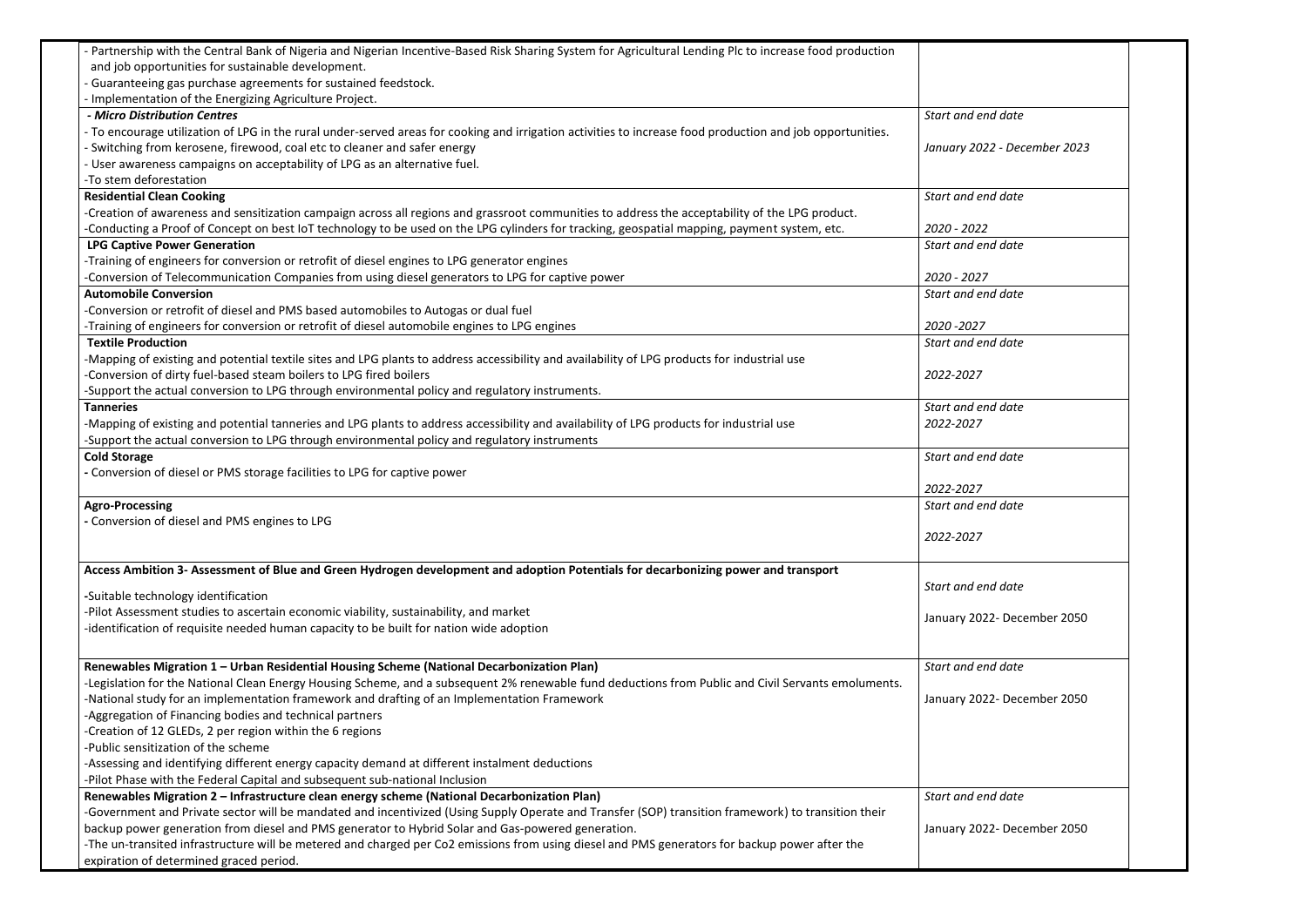### **Renewable Migration 3- Clean Energy Transport Scheme (National Decarbonization Plan)**

- Funding to conduct the preliminary pilot assessment studies for adoption and sustainability
- Identification suitable technology
- Collaboration with customs service to halt the importation of fossil fuel powered tricycle
- Development of implementation framework
- Investment for mass domestic production (capex for solar powered charging stations,
- Investment for charging station

## **SECTION 3: TARGETS**

3.1*.* Please add at least one measurable and time-based target for **each** of the actions from section 2. *[Please add rows as needed].*

| <b>Target</b>                                                                                                                                                                                                                                                                                                                                                                                                                                                                                                                                                                                                                                                                                                                                                                                                                                                                                                  | Date |
|----------------------------------------------------------------------------------------------------------------------------------------------------------------------------------------------------------------------------------------------------------------------------------------------------------------------------------------------------------------------------------------------------------------------------------------------------------------------------------------------------------------------------------------------------------------------------------------------------------------------------------------------------------------------------------------------------------------------------------------------------------------------------------------------------------------------------------------------------------------------------------------------------------------|------|
| Access Ambition 1 - Solar Power Strategy: 250,000 jobs and impact up to 25 million rural under-served citizens                                                                                                                                                                                                                                                                                                                                                                                                                                                                                                                                                                                                                                                                                                                                                                                                 | 2023 |
| Access Ambition 2 - Gas Penetration for Energy                                                                                                                                                                                                                                                                                                                                                                                                                                                                                                                                                                                                                                                                                                                                                                                                                                                                 |      |
| -Energizing Agriculture: 6,000 jobs and impact up to 1,200 farmers                                                                                                                                                                                                                                                                                                                                                                                                                                                                                                                                                                                                                                                                                                                                                                                                                                             | 2022 |
| - Micro Distribution Centres: 1 million households                                                                                                                                                                                                                                                                                                                                                                                                                                                                                                                                                                                                                                                                                                                                                                                                                                                             | 2023 |
| - Residential Clean Cooking: create about 1 million jobs and impact up to 30 million homes by 2022. Increase household LPG consumption from the<br>current 750,000 tons - 2M tons by 2021 and to 5MMT by 2027 through increased general acceptability and awareness., incentivize the scheme and<br>achieve 120M tons of CO2 emission reduction, implement an awareness and sensitization campaign in partnership with state governments starting<br>with 12 pilot states in the six geo-political zones, Implement a Cylinder Injection Scheme through the provision of 5 - 10 million cylinders in the pilot<br>states by 2022 and 20million LPG cylinders by 2027, promote the establishment of cylinder manufacturing plants for gas stoves and accessories,<br>Promote and incentivize more domestic supply sources from marginal field operators and reduction of exports from current exporters of LPG. | 2027 |
| - LPG Captive Power Generation: Achieve emissions reduction in greenhouse gas by switching from diesel and PMS to LPG for on grid and off grid<br>captive power generation and for Solar hybrid systems - 1M Tons of LPG to generate 1,000 - 2,000 MW of electricity by 2021, ensure about 20%<br>access to electricity in rural communities                                                                                                                                                                                                                                                                                                                                                                                                                                                                                                                                                                   | 2027 |
| - Automobile Conversion: Switching automobiles from diesel/fuel to Autogas - conversion of about 500,000 automobiles to run on LPG, create<br>about 10,000 Jobs and 20 conversion centers, modify the National automotive policy to include gas for automobiles, engage OEMs to establish CKD<br>factories locally.                                                                                                                                                                                                                                                                                                                                                                                                                                                                                                                                                                                            | 2027 |
| - Textile Production: Use of LPG in textile production and for combined heat and power - Increase LPG consumption to 500,000 mtpa, create about<br>450,000 direct jobs and reduce emission by 20%.                                                                                                                                                                                                                                                                                                                                                                                                                                                                                                                                                                                                                                                                                                             | 2027 |
| - Tanneries: Revamping of tanneries using LPG - Achieve 250,000 MT of LPG consumption to increase production of hides and skin by 10%, reduce<br>cost of power and stimulate market value, create about 20,000 direct jobs.                                                                                                                                                                                                                                                                                                                                                                                                                                                                                                                                                                                                                                                                                    | 2027 |
| - Cold Storage: Improving cold storage facilities and services for the health sector, crop and livestock and other products using LPG - reduce<br>emissions by 20%, improve food storage and security, improve storage of vaccines and drugs, create about 20,000 jobs.                                                                                                                                                                                                                                                                                                                                                                                                                                                                                                                                                                                                                                        | 2027 |
| - Agro-Processing: Scaling up of agro-processing sector through LPG consumption for combined heat, power and cooling - Achieve 1M tons of LPG<br>consumption by 2021 through clean mechanized farming by 20% reduction in diesel/fuel consumption, reduce CO2 emission of total agro-processing<br>machinery activities by 10% and increase organic & efficient farming.                                                                                                                                                                                                                                                                                                                                                                                                                                                                                                                                       |      |
|                                                                                                                                                                                                                                                                                                                                                                                                                                                                                                                                                                                                                                                                                                                                                                                                                                                                                                                | 2027 |

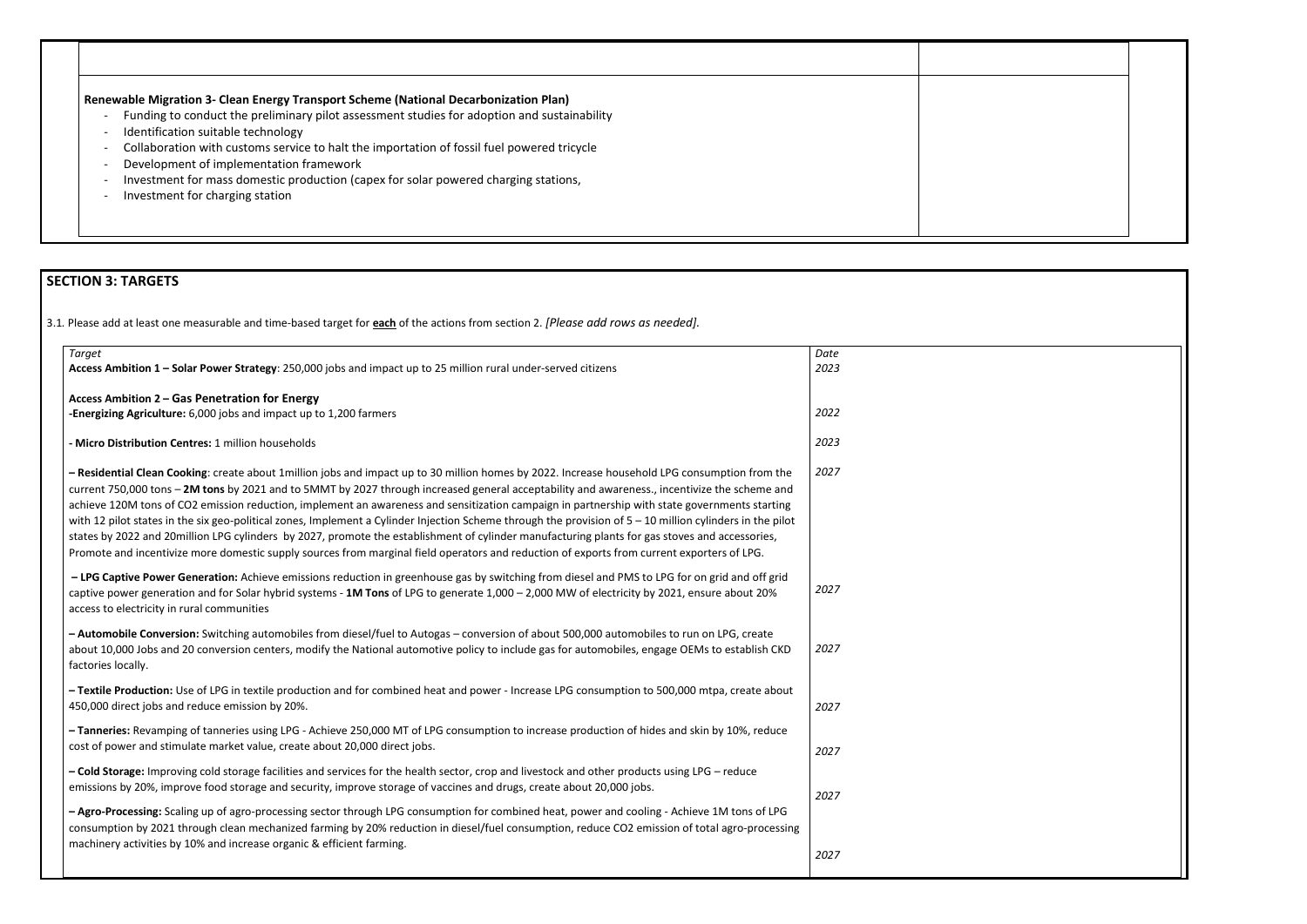| Access Ambition 3: Phase 1- Assessment of Blue and Green Hydrogen development and adoption Potentials for decarbonizing power<br>and transport. Ascertaining value chain technology and capacity needs, economic viability and sustainability for nation-wide adoption | 2022      |
|------------------------------------------------------------------------------------------------------------------------------------------------------------------------------------------------------------------------------------------------------------------------|-----------|
|                                                                                                                                                                                                                                                                        | 2050      |
| Renewables Migration 1 - Urban Residential Housing Scheme (National Decarbonization Plan): 50% migration of residences to renewables                                                                                                                                   | 2050      |
| Renewables Migration 2 - Infrastructure clean energy scheme (National Decarbonization Plan): 100% transition of backup power generation to<br>Climate Smart Clean energy power generators                                                                              |           |
| Renewables Migration 3- Clean Energy Transport Scheme (National Decarbonization Plan) National introduction and adoption of E-<br>mobility                                                                                                                             | 2022-2050 |

### **SECTION 4: REQUIRED RESOURCES AND SUPPORT**

- Leverage private sector knowledge and finance as well as the demonstrated willingness of citizens to pay for reliable power supply to expand access to electricity nationally.
- Additional financing support in the forms of guarantees (up to 50%) and de-risking instruments required to lower cost of financing.
- Technical assistance required with overall program management, designing CBN financing facility, securing international financing, leveraging geospatial data to identify commercially viable households, and policies/process reviews.

4.1. Please specify required finance and investments for **each** of the actions in section 2.

### **Access Ambition 1 – Solar Power Strategy**

Total private sector investment of \$630 million (NGN 240 billion) required.

- Seed capital of \$1.1 billion required from FGN by the DFI's for the proposed LPG Fund
- \$1.55billion is required for infrastructure and implementation of marketer owned cylinder model
- Leverage on domestic and foreign investment finance to demonstrated willingness of citizens to pay for LPG supply to expand access to clean cooking nationally. Additional financing support in the forms of guarantees (up to 50%) and de-risking instruments required to lower cost of financing and grants for LPG gas generators for electricity, cold storage, combined heat and power, etc.
- Technical assistance required with overall program management, designing CBN financing facility, securing international financing, leveraging geospatial data to identify commercially viable households, and policies/process reviews.

### **Access Ambition 2 – Gas Penetration for Energy**

### **A- Micro Distribution Centres**

Public Private Partnership

⚫ To support and finance in country design and manufacturing of gas infrastructure

### **B- Residential Clean Cooking**

### **C, E, F, & G, – LPG Captive Power Generation, Textile Production, Tanneries, Cold Storage and Agro-Processing**

⚫ About \$2 billion is needed for Heating, Industrial (Manufacturing facilities), Automotive, Trucks (Bobtail, cylinder delivery trucks), Establishments of Autogas Workshops and Training of personnel.

### **D- Automobile Gas Conversion**

● About \$147,500,000 is needed to convert about 500,000 automobiles in country.

### **H-Energizing Agriculture**

Financing TBC after on-going assessments

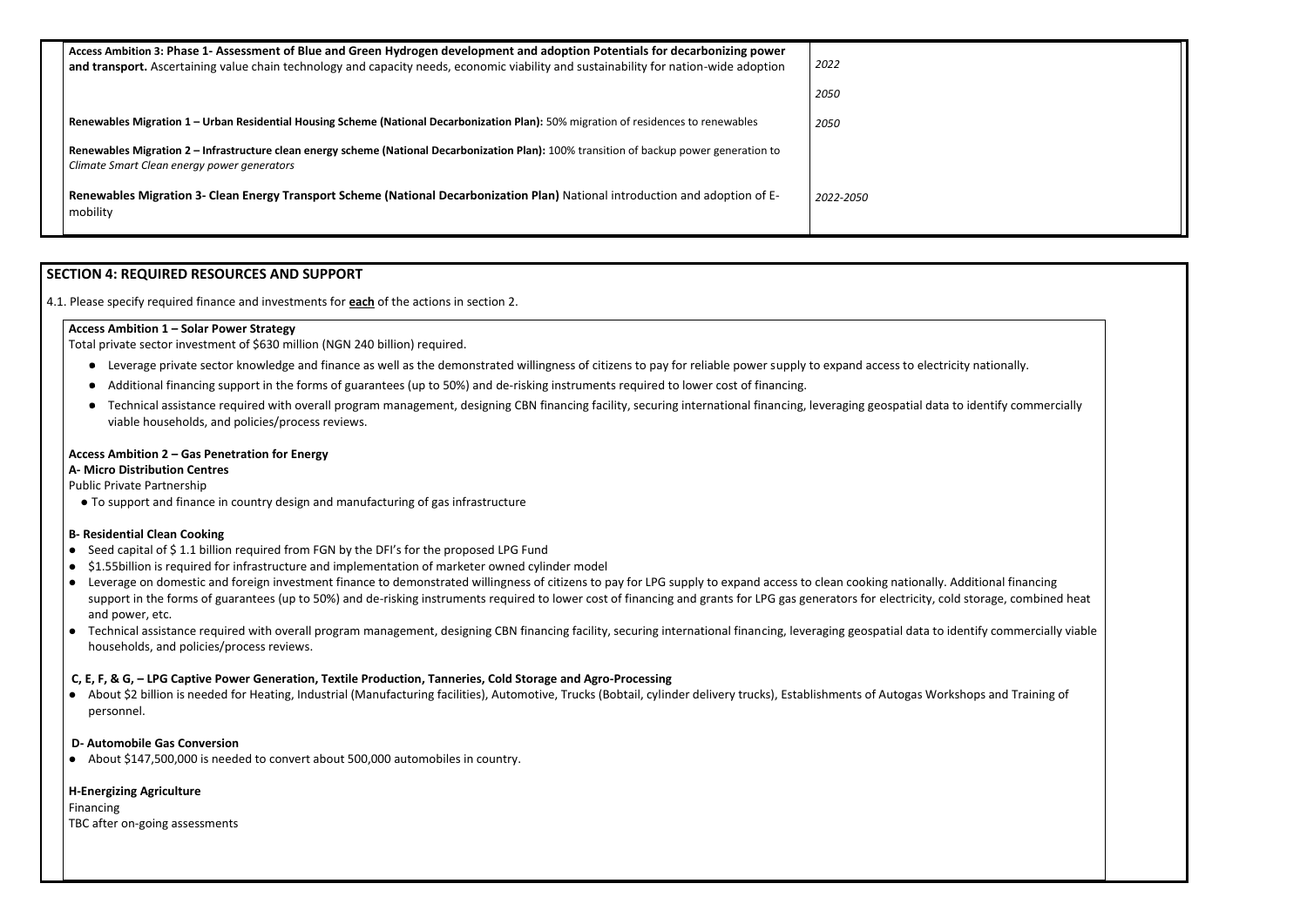### **Access Ambition 3: Phase 1- Assessment of Blue and Green Hydrogen development and adoption Potentials for decarbonizing power and transport sector.**

- Technology Transfer
- Technical Assistance for Economic viability and adoption studies
- Technology and skills capacity building
- Funding for pilots
- Complete funding needs to be confirmed after assessments

### **Renewables Migration 1 – Urban Residential Housing Scheme (National Decarbonization Plan)**

Investment required: TBC

- An initial 2% (renewable funds) monthly net deduction from salaries of public & civil servants/ parties to the scheme or a structured payment system using banks as collectors.
- ⚫ Revised deductions or structured payment upon access to the scheme, to be determined by the capacity and type of energy scheme
- ⚫ Payment adjustment between Government and none-Government workers (initial parties to the scheme)
- International Funding and access to Finance
- Net-Metering revenues from disco's to drive client cost down by 5%

- 80% transitioning cost will be borne by the sector
- 20% total cost deduction will be achieved through financial Inclusivity accessed by GLED (Government Licensed Energy Dealers)
- ⚫ Cost of Net-metering system for excess generated capacity channelled to DISCOs will serve as revenue for the infrastructure.

### **Renewables Migration 2 – Infrastructure clean energy scheme (National Decarbonization Plan)**

Investment required: TBC

### **Renewable Migration 3- Clean Energy Transport Scheme (National Decarbonization Plan)**

- Funding for E-tricycle pilots as awareness on E-mobility
- Technology transfer and capacity building for charging stations
- Financing for infrastructure of E-tricycle, E-Buses, E-vehicles, Hybrid- Rails

### 4.2. [For countries only] In case support is required for the actions in section 2, please select from below and describe the required support and specify for which action.

*[Examples of support for Member States could include: Access to low-cost affordable debt through strategic de-risking instruments, capacity building in data collection; development of integrated energy plans and energy transition pathways; technical assistance, etc.]*

| $\boxtimes$ Financing         | Description                                                                     |
|-------------------------------|---------------------------------------------------------------------------------|
|                               | Various amounts required for investments in projects. Please refer to the above |
| $\Box$ In-Kind contribution   | Description                                                                     |
|                               |                                                                                 |
| $\boxtimes$ Technical Support | Description                                                                     |
|                               | Technical Assistance required for various projects. Please refer to the above   |
| $\Box$ Other/Please specify   | Description                                                                     |
|                               |                                                                                 |

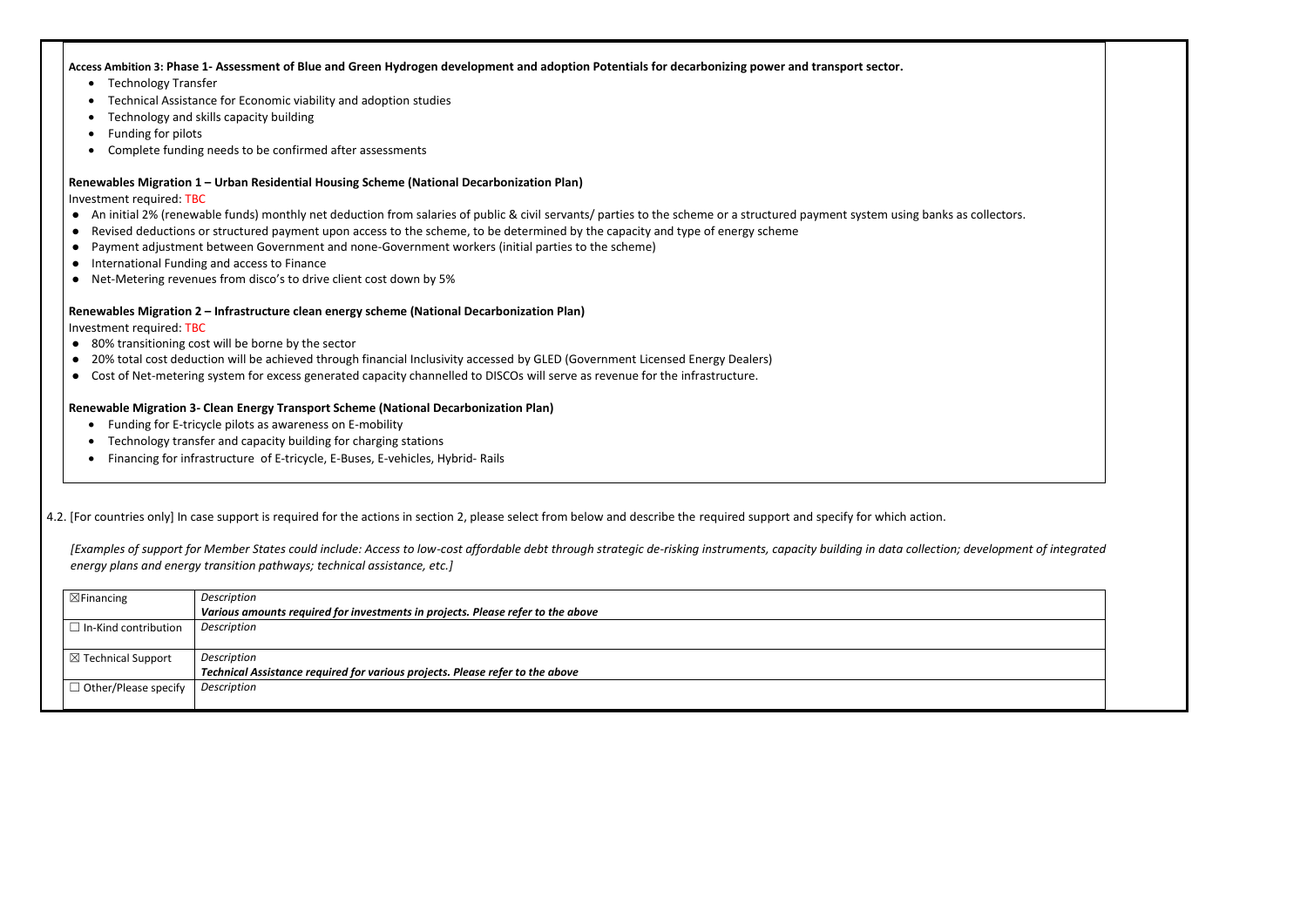### **SECTION 5: IMPACT**

5.1. Countries planned for implementation including number of people potentially impacted.

### **Access Ambition 1**

The Solar Power Strategy will support 250,000 jobs and impact up to 25 million beneficiaries through the installation of 5 million Solar Home systems and mini grids in Nigeria.

#### **Access Ambition 2**

A million households to benefit from the fireproof gas cylinders for the Micro Distribution Centres.

H-The Energizing Agriculture Project will create 6,000 jobs and impact up to 1,200 farmers.

### **Access Ambitions 2 B-G**

The National LPG Expansion Implementation Plan will impact up to 30 million direct beneficiaries through the deployment of LPG Cylinders for cooking and achieve an overall support of about 2 million jobs.

- **Promoting Social indices of wellbeing**  $\circ$ Reducing Air pollution and its effects to human health $\circ$ Zeroing Emission from tricycles and mitigating climate change $\circ$ Reducing cost of transportationoPromoting Sustainable Development GoalsoStimulating adoption of Renewable energy
- **Generating employment from** oPower station workersoTricycle repair and maintenance personneloAssembly plant workers

**Access Ambitions 3 Assessment of Blue and Green Hydrogen development and adoption Potentials for decarbonizing power and transport** Clean Energy transition for the power and transport sector, GHG emission reduction, Climate Action

**Renewables Migration 1** *50% migration of residences to renewables*

#### *Renewables Migration 2*

The Solar Power Strategy aims to support 250,000 jobs and impact up to 25 million rural and under-served citizens through the installation of 5 million Solar Home systems and mini grids. Prioritize the provision of reliable electricity to support health care facilitates and educational institutions.

Private sector installers of solar systems will be supported to access low-cost financing from development finance institutions and the CBN in order to install solar systems at an affordable price. This project will also draw on the experience of the 'Energising Economies' project through which customers with low energy demand are provided with electricity on a monthly 'pay-as-you-go' basis by private sector operators. The project will also promote the local production of solar components and appliances, taking advantage of the work that has already been done in this regard by the NASENI and others.

*100% transition of backup power generation to Climate Smart Clean energy power generators, GHG emission reduction*

### **Renewable Migration 3- Clean Energy Transport Scheme (National Decarbonization Plan)**

Micro Distribution Centres (MDC's) strategy will benefit 1 million households. It will also deepen gas utilization penetration in the rural areas as a safer alternative for sustainability and development. This will in turn reduce deforestation which is in line with the SDGs.

5.2. Alignment with the 2030 Agenda for Sustainable Development – Please describe how **each** of the actions from section 2 impacts advancing the SDGs by 2030. *[up to 500 words, please upload supporting strategy documents as needed]* 

#### **Access Ambition 1**

### **Access Ambition 2 A**

#### **Access Ambitions 2 B-G**

The National LPG Expansion Implementation Plan will impact up to 30 million direct beneficiaries through the deployment of LPG Cylinders for cooking and support about 2 million jobs. Further emissions reduction in greenhouses gases will be achieved while applying LPG in other sectors such as agriculture, power generation, transport, industry and technology, cold storage systems for the health sector especially for vaccine protection, etc. The private sector 'LPG industry players' will be supported to access low-cost financing from CBN and other development finance institutions in order to ensure affordability of LPG cylinders and gas content in the market.

**Access Ambition 2 H**

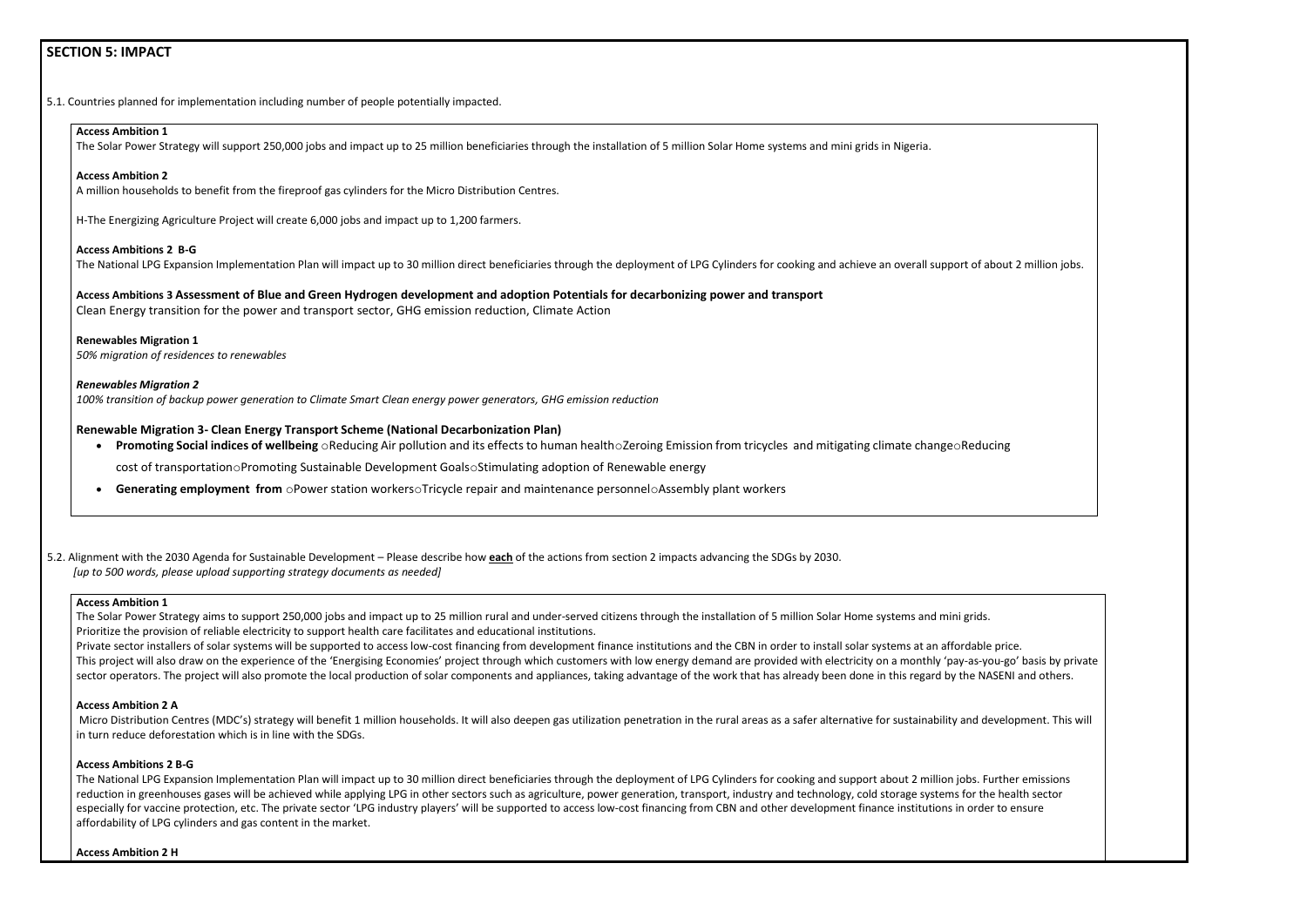The Energizing Agriculture aims to create and support 6,000 jobs and impact up to 1,200 farmers improving food production for sustainability. It will also deepen gas utilization for cleane the SDG goals.

**Access Ambition 3 Assessment of Blue and Green Hydrogen development and adoption Potentials for decarbonizing power and transport** Development of blue and green hydrogen is aimed at decarbonize the power and the transport sector (SDG13).

### **Renewables Migration 1**

The infrastructure clean energy scheme is aimed at reducing GHG emissions from government and private owned facilities (SDG13), ensuring 100% transition of backup power generation of backup power generation Clean energy power generators, more power to fuel deprived sectors through Net-metering and mass creation of employment Nation-wide

The Urban Residential Housing Scheme is aimed at reducing GHG emissions from residential sector (SDG13) and eradicating Energy poverty with an affordable solution (SDG7)

5.3. Alignment with Paris Agreement and net-zero by 2050 - Please describe how each of the actions from section 2 align with the Paris Agreement and national NDCs (if applicable) and supportional SUCS (if applicable) and s *[up to 500 words, please upload supporting strategy documents as needed]* 

### *Renewables Migration 2*

The Solar Power strategy will foster a broader access to power generation through alternate and cleaner energy solutions, as well as reduce the dependence on fossil fuel emissions. The strategy aims to increase food production and job opportunities for sustainable development; this is projected to create 6,000 jobs and impact up to 1,200 farmers. The Micro Distributio in-country design and manufacturing of cylinders and other gas infrastructure as well as deepen the utilization of renewables. The Urban Residential Housing Scheme and infrastructure c are aimed at reducing GHG emissions from residential sector (SDG13) and eradicating Energy poverty with an affordable solution (SDG7). These ambitions are in line with the Nationally Determined at reducing GHG emissions fr Contributions (NDCs) and the Paris Agreement.

Phase 1 Hydrogen assessment, urban residential housing scheme, infrastructure clean energy scheme, clean energy transport scheme are all part of Nigeria's National decarbonization program. implementation tool of the submitted enhanced NDC aimed at transitioning the country to a low carbon economy in consistency with achieving its Paris agreement commitments and key development goals. The transition will be conducted by the program through the coordination of the identified emission sectors to develop and adopt sustainable green transitional projectional projects through pilot assessment for scaling up nation-wide.

The National LPG Expansion Implementation Plan is fully in alignment with the Paris agreement and net zero emissions by ensuring a transition away from the use of charcoal, fuel wood emits high amount of CO2 replacing it with clean cook LPG Cylinders. Increase household LPG consumption from the current 750,000 tons - 2M tons by 2021 and 5MMT by 2027 through acceptability and awareness., incentivize the scheme and achieve 120M tons of CO2 emission reduction by 2022, implement an awareness and sensitization campaign in partnership with starting with 12 pilot states in the six geo-political zones, Implement a Cylinder Injection Scheme through the provision of 5 – 10 million cylinders in the pilot states, promote the establish manufacturing plants for gas stoves and accessories, Promote and incentivize more domestic supply sources from marginal field operators and reduction of exports from current exporter about 20% emissions reduction in greenhouse gas by switching from diesel and PMS to LPG for on grid and off grid captive power generation and for Solar hybrid systems, switching auto diesel/fuel to Autogas, use of LPG in textile production and tanneries for combined heat and power, improving cold storage facilities and services for the health sector, crop and livestock using LPG, improve food storage and security, improve storage of vaccines and drugs and scaling up of agro-processing sector through LPG consumption for combined heat, power and consumption for sumption for through LPG int tons of LPG consumption by 2021 through clean mechanized farming by 20% reduction in diesel/fuel consumption, reduce CO2 emission of total agro-processing machinery activities by organic & efficient farming. Achieve about 40% emissions reduction for the LPG Expansion Programme.

### **SECTION 6: MONITORING AND REPORTING**

6.1. Please describe how you intend to track the progress of the proposed targets in section 3. Please also describe if you intend to use other existing reporting frameworks to track progress on the proposed targets.

*- Set up a renewable energy department with require expertise in the field of renewable energy project management and financing*

- *- Liaise with the in-country UNFCCC for capacity development on project monitoring and evaluation.*
- *- Field visits*
- *- Use of the Central Data Management System (CDMS)*
- *- Use of Geospatial data and mapping with IoT enabled infrastructures and machineries*

| er energy in line with                                                                                                                                                                   |  |
|------------------------------------------------------------------------------------------------------------------------------------------------------------------------------------------|--|
| า to Climate Smart                                                                                                                                                                       |  |
| t the net-zero emissions by 2050.                                                                                                                                                        |  |
| <b>Energizing Agriculture</b><br>n Centres will promote<br>clean energy scheme<br><b>Determined</b>                                                                                      |  |
| ogram. An<br>y sustainable<br>ects and pathway                                                                                                                                           |  |
| and kerosene which<br>increased general<br>state governments<br>nment of cylinder<br>rs of LPG. Achieve<br>mobiles from<br>and other products<br>poling - Achieve 1M<br>10% and increase |  |
|                                                                                                                                                                                          |  |
|                                                                                                                                                                                          |  |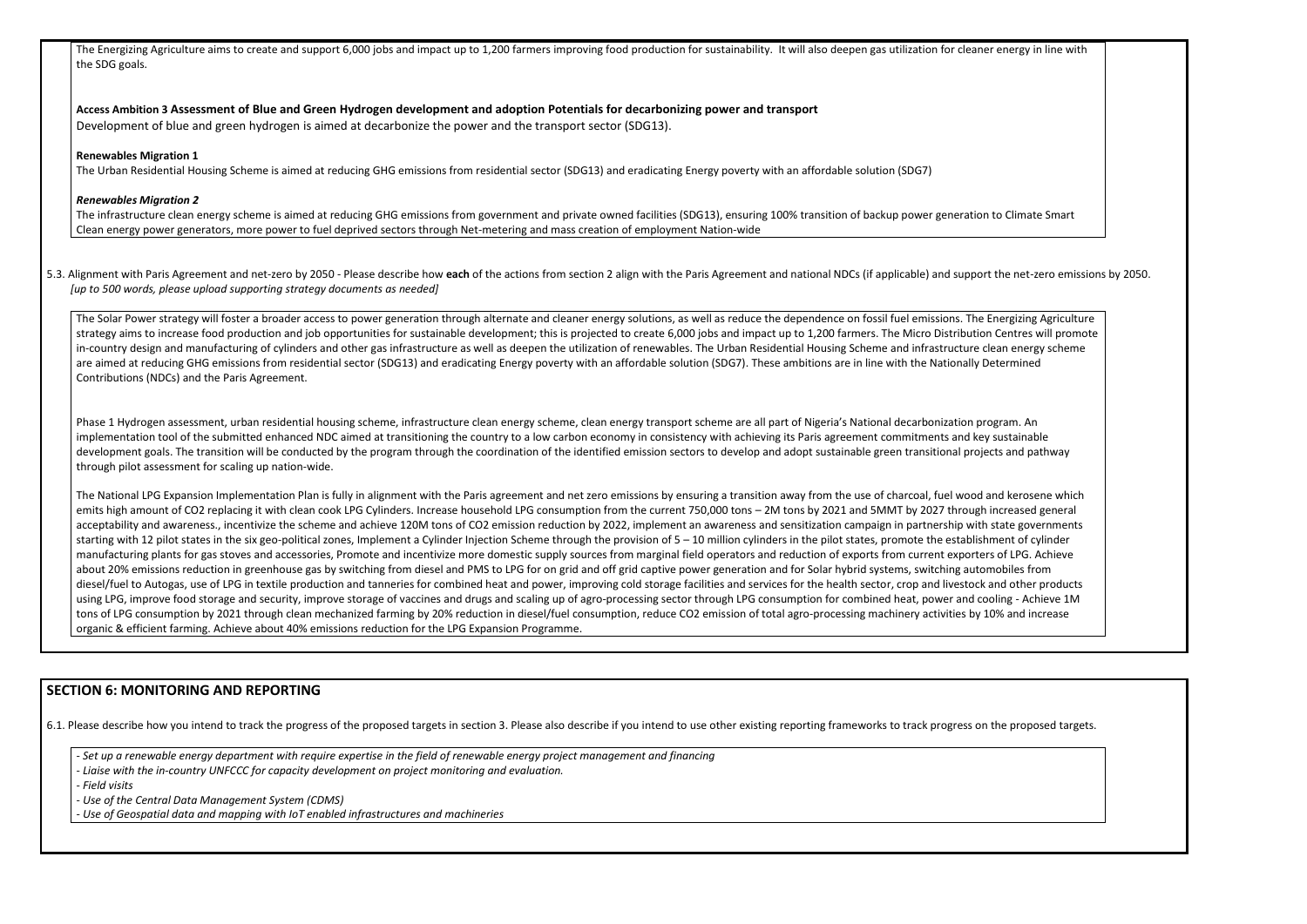Please use the checklist below to validate that the proposed Energy Compact is aligned with the guiding principles.

**I. Stepping up ambition and accelerating action** - Increase contribution of and accelerate the implementation of the SDG7 targets in support of the 2030 Agenda for Sustainable Development for Paris Agreement

I. 1. Does the Energy Compact strengthen and/or add a target, commitment, policy, action related to SDG7 and its linkages to the other SDGs that results in a higher cumulative impact compared to existing frameworks? ☒Yes ☐No

- *I.2. Does the Energy Compact increase the geographical and/or sectoral coverage of SDG7 related efforts?* ⊠Yes □No
- I.3. Does the Energy Compact consider inclusion of key priority issues towards achieving SDG7 by 2030 and the net-zero emission goal of the Paris Agreement by 2050 as defied by latest global analysis and data including t *outcome of the Technical Working Groups?* ☒Yes ☐No

**II. Alignment with the 2030 agenda on Sustainable Development Goals** – Ensure coherence and alignment with SDG implementation plans and strategies by 2030 as well as national development plans and priorities.

*II.1. Has the Energy Compact considered enabling actions of SDG7 to reach the other sustainable development goals by 2030?* ⊠Yes □No

*II.2. Does the Energy Compact align with national, sectoral, and/or sub-national sustainable development strategies/plans, including SDG implementation plans/roadmaps?* ☒Yes ☐No

*II.3. Has the Energy Compact considered a timeframe in line with the Decade of Action?* ⊠Yes □No

**III. Alignment with Paris Agreement and net-zero by 2050** - Ensure coherence and alignment with the Nationally Determined Contributions, long term nets zero emission strategies.

*III.1. Has the Energy Compact considered a timeframe in line with the net-zero goal of the Paris Agreement by 2050?* ⊠Yes □No

*III.2. Has the Energy Compact considered energy-related targets and information in the updated/enhanced NDCs?* ⊠Yes □No

*III.3. Has the Energy Compact considered alignment with reaching the net-zero emissions goal set by many countries by 2050?* ⊠Yes □No

 $\Box$  Multilateral body /Intergovernmental Organization ☐ Academic Institution /Scientific Community

**IV. Leaving no one behind, strengthening inclusion, interlinkages, and synergies** - Enabling the achievement of SDGs and just transition by reflecting interlinkages with other SDGs.

*IV.1. Does the Energy Compact include socio-economic impacts of measures being considered?* ⊠Yes □No

*IV.2. Does the Energy Compact identify steps towards an inclusive, just energy transition?* ⊠Yes □No

*IV.3. Does the Energy Compact consider measures that address the needs of the most vulnerable groups (e.g. those impacted the most by energy transitions, lack of energy access)?* ⊠Yes □No

**V. Feasibility and Robustness -** Commitments and measures are technically sound, feasible, and verifiable based a set of objectives with specific performance indicators, baselines, targets and data sources as needed.

V.1. Is the information included in the Energy Compact based on updated quality data and sectoral assessments, with clear and transparent methodologies related to the proposed measures? ⊠Yes □No

*V.2. Has the Energy Compact considered inclusion of a set of SMART (specific, measurable, achievable, resource-based and time based) objectives?* ⊠Yes □No

V.3. Has the Energy Compact considered issues related to means of implementation to ensure feasibility of measures proposed (e.g. cost and financing strategy, technical assistant needs and partnerships, policy and regulato *gaps, data and technology)?* ⊠Yes □No

### **SECTION 8: ENERGY COMPACT GENERAL INFORMATION**

8.1. Title/name of the Energy Compact

### **Nigeria Energy Compact**

8.2. Lead entity name (for joint Energy Compacts please list all parties and include, in parenthesis, its entity type, using entity type from below)

**Federal Government of Nigeria (FEDERAL MINISTRY OF ENVIRONMENT/POWER/PETROLEUM) PETROLEUM TECHNOLOGY DEVELOPMENT FUND, PETROLEUM EQUILIZATION FUND, RURAL ELECTRIFICATION TECHNOLOGY**

8.3. Lead entity type

☒ Government

☐ Local/Regional Government

 $\Box$  Non-Governmental Organization (NGO)

 $\Box$  Civil Society organization